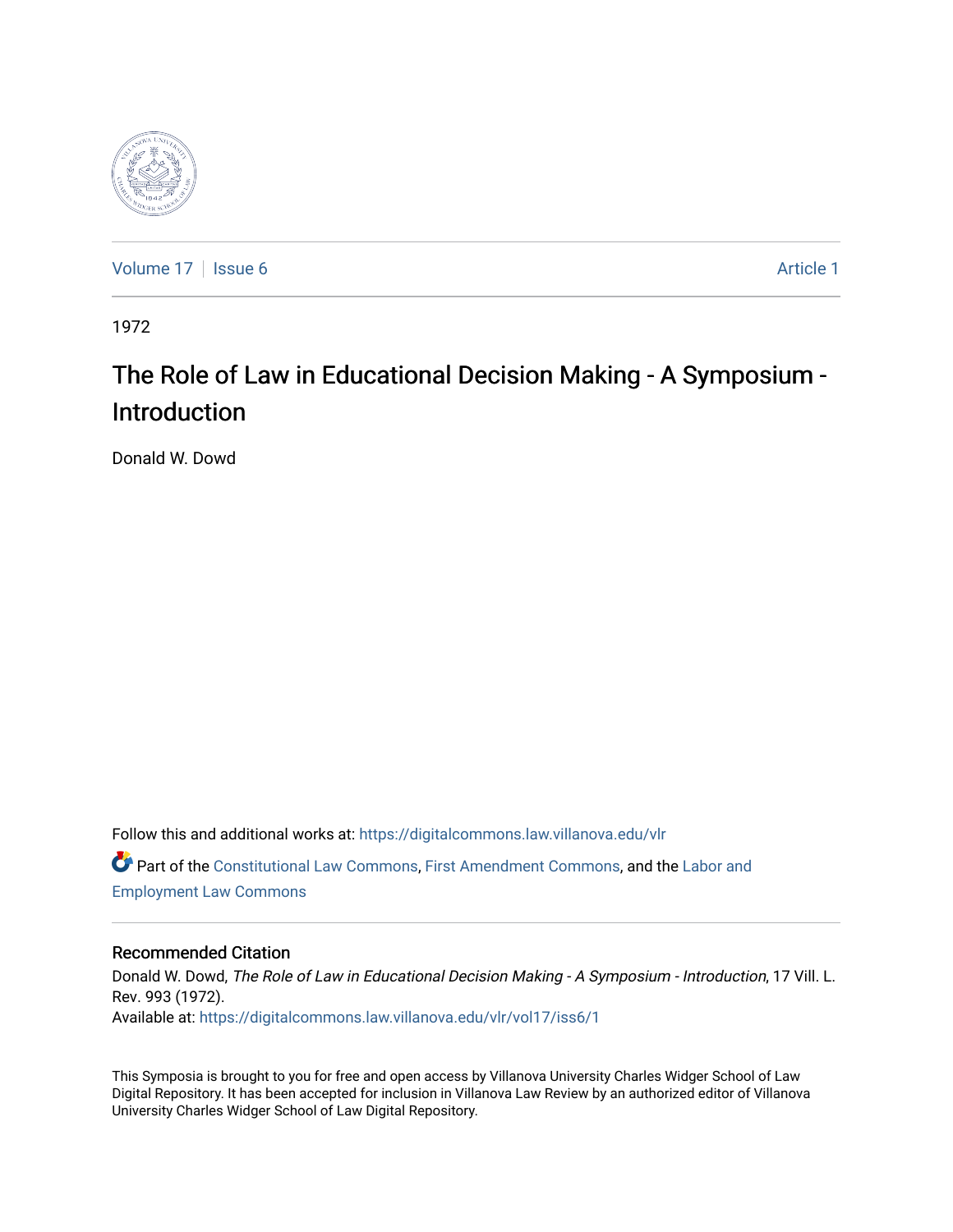# **Villanova Law Review**

VOLUME 17 **JUNE 1972 NUMBER 6** 

THE ROLE OF LAW IN EDUCATIONAL DECISION MAKING

#### A SYMPOSIUM

#### INTRODUCTION

#### DONALD W. DOWD<sup>+</sup>

THIS YEAR, as in the past several years, it has been my privilege and pleasure to serve as moderator for the annual Villanova Law Review Symposium, and to be asked to write a brief introduction to these papers. Somewhat facetiously, I opened this year's discussion with a comment that this was merely a continuation of last year's Symposium which had as its topic, "Prisoners' Rights."' The remark was only somewhat facetious because it did not give rise to the expected roars of laughter and because there is indeed a strong thread which ties together this Symposium with that of last year and with other symposia, such as the 1968 Symposium, The Medical, Moral, and Legal Implications of Recent Medical Advances.<sup>2</sup>

The problems and decisions of educators, correctional officers, and doctors have only recently come within the bright scrutiny of legal review and legal consideration. The process of legalization for good or ill continues, and one of the primary purposes of the Villanova Law Review Symposia has been to explore this process with those who have been and are being affected by it.

Americans have long touted their devotion to and their respect for Law and Education. Yet, Americans for a very long time were sparing in their use of either. Almost all important developments in the protection of civil rights and due process are the product of the last fifty years. Education, at least at the higher level, was, until comparatively recently, the preserve of the few and elite, as it still

(993)

t Professor of Law, Villanova University; A.B., Harvard University, 1951, LL.B., 1954.

*<sup>1.</sup> Prisoners' Rights and the Correctional Scheme: The Legal Controversy and Problems of Implementation*  $-A$  *<i>Symposium,* 16 VILL. L. REV. 1029 (1971).

*<sup>2.</sup>* 13 VILL. L. REV. 732 (1968).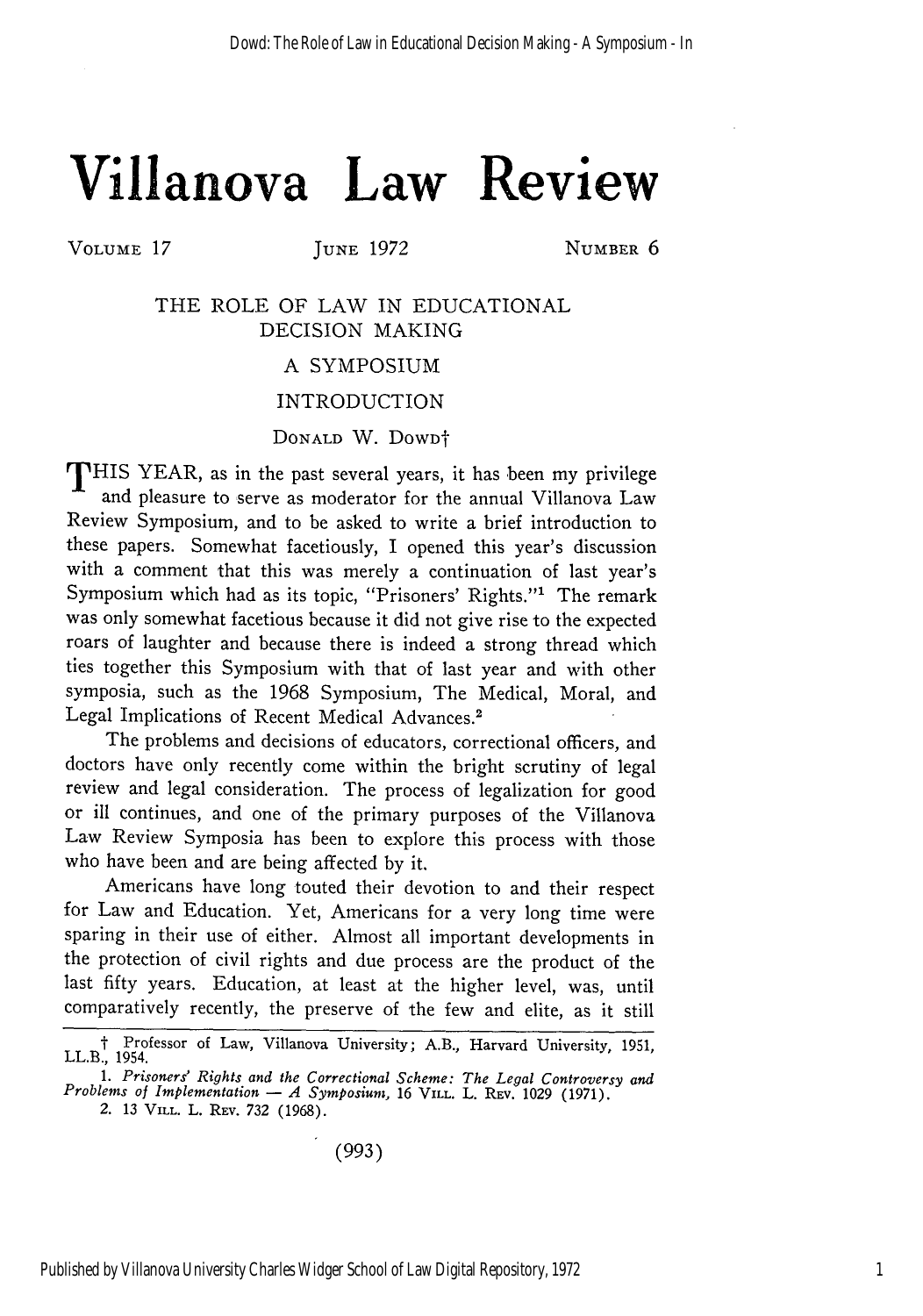#### VILLANOVA LAW REVIEW *994* [VOL. *17* **: p.** *993*

is in most of the world. The legal and educational structures which were sufficient for the occasional and limited use characteristic of the nineteenth century have become overwhelmed by the vast number of new problems which must be solved and the vast number of new people who are knocking on the courthouse door and the doors of our schools and colleges. Many of our problems of "lawlessness" and "educational confusion" might be attributed to a very bad case of indigestion on the part of both our legal and educational structures, caused by their attempt to ingest increasingly rich and abundant fare. Both systems have been under great strain and yet, rather than being sated, both systems are still voracious in their appetites. The law is steadily extending its standards to education or, as pointed out above, to prisons, hospitals, and other institutions. Education continues to hold itself out, perhaps with less certainty, as a royal road to opportunity and equality.

Law and education meet at several different points and in several different ways. It may be appropriate to outline briefly what I consider to be the most important of these areas of involvement and let the reader proceed to the papers which examine them much more carefully and in greater depth.

Law, in the first instance, is important in determining the structure and character of American education. Constitutional doctrines such as the separation of church and state and the equal protection of the laws have deeply affected the whole educational establishment in America. The legal effect of tax rates, the formation of school districts, the availability of subsidies, and the utilization of schools and universities to accomplish governmental purposes, such as war research or R.O.T.C. programs, have been of the utmost importance in the development and characterization of the American educational system. It is in this area that most of the nuts and bolts binding law and education can be found.

Both historically and philosophically, education, at least at the higher level, has been viewed as independent of the state and, to some extent, independent of the law. The concept of the university as a self contained law making body is as old as the middle ages. The idea of the university as a sanctuary and of the independence of the educational world has roots both in medieval ecclesiastical origins and in the nineteenth century libertarian concept of freedom of speech and freedom of criticism. Many of the problems of law and education arise because of these characteristics of education. How independent can a school be? How independent can its faculty and students be from